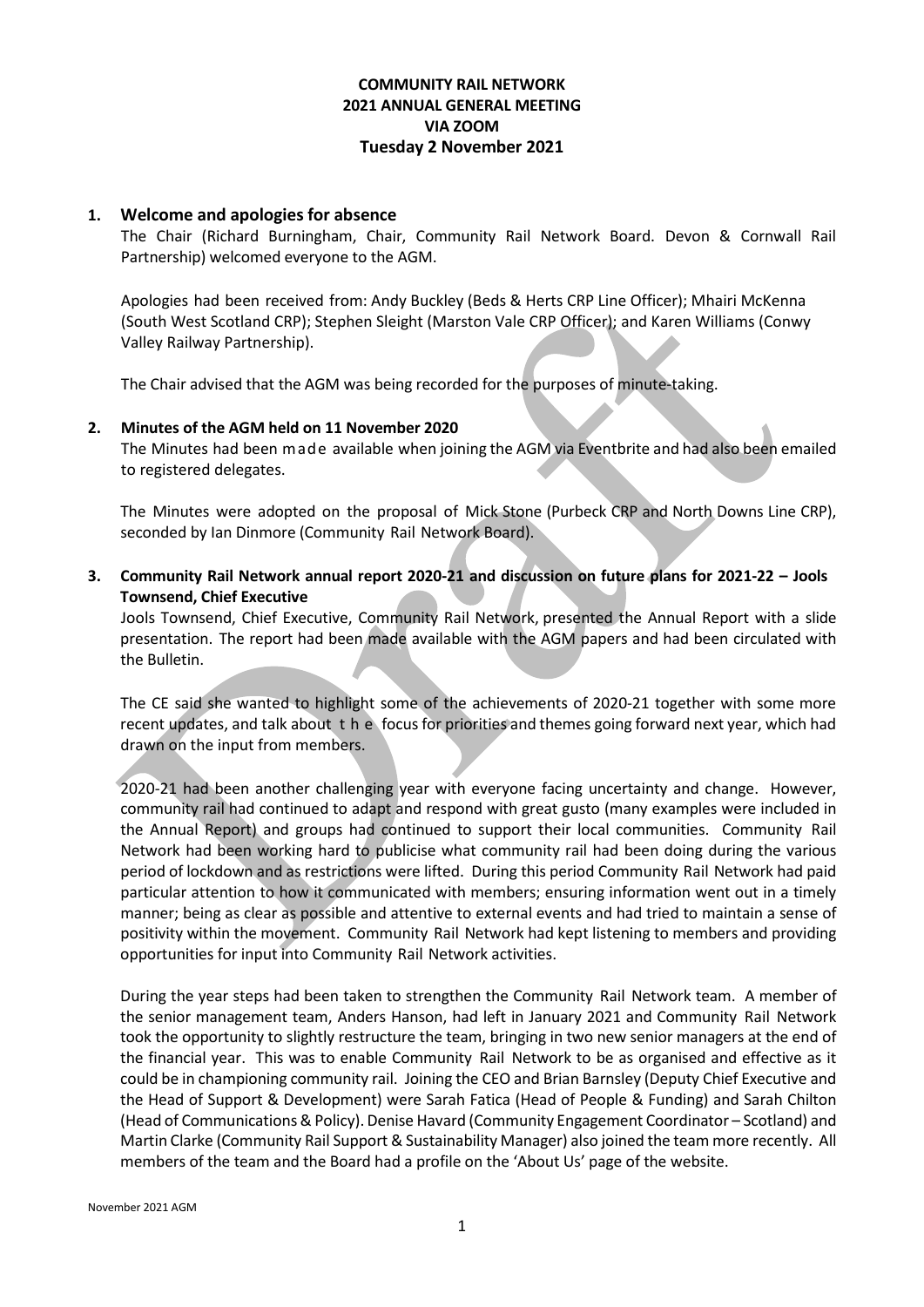As the country came through the worst of the pandemic, Community Rail Network had been keen to champion community rail and ensure that community rail was ready to lead from the front on a number of key issues, such as the recovery and sustainability.

The CEO said the facts and figures in the Annual Report gave an indication of how Community Rail Network continued to grow and develop over the course of the last financial year, despite the challenges.

- Community rail partnership (CRP) members had increased from 67 to 74 (up 28% on four years ago)
- Station group members had increased from 235 to 258 (150% growth over four years)
- There had also been an increase in the number of events and training courses partly because of the change in format to online delivery. This also had an impact on the number of people who were able to attend. There had been 26 events with 1,028 attendees. Feedback was that these online events were popular and there was demand to retain them alongside face-to-face events
- Followers on social media had increased by 50% over the last four years Community Rail Network anticipated further growth as it continued to strengthen its communications
- Turnover dipped slightly, largely due to the pandemic
- The changed format to the awards meant income dropped, but there had also been reduced costs
- There was a gradual increase in the amount of funding that Community Rail Network was providing to members, including a new grant scheme for integrated, sustainable travel (linking different modes of transport) introduced last year
- Slight increase in staff numbers  $-18$  at the end of the financial year

Through the year the top priority continued to be providing support to the growing membership, with a focus on change and adaptation to the circumstances. Not simply in terms of the pandemic, but also longer-term change that lay ahead with rail transformation and changes already coming into effect. The Support & Development Team had been working hard to be responsive to members, to answer queries, to provide help where there was uncertainty and things were in flux.

There was a continued focus, through the direct support provided, and events and training activities, on outcomes, social value and local engagement. In order to help CRPs and groups to:

- have as much clarity as possible about their aims and the best approach to achieve these
- think about social value and how this was delivered and evidenced members were encouraged to use Community Rail Network's free Impact tool to help
- access advice, ideas and inspiration (as well as training) on different local engagement techniques and be as inclusive as possible.

The Support & Development Team invested a considerable amount of time helping new CRPs set up. There was a broader range of groups getting involved in station adoption which was very welcome. Community Rail Network had secured new funding for dedicated support for CRPs in Scotland, focusing on promoting rail as a form of sustainable travel.

Community Rail Network continued to support members to plan ahead, to seize new opportunities, to increase their impact, alongside administering the DfT's accreditation scheme and supporting CRPs through that process and to benefit as a result. More than forty CRPs had now been accredited.

Across all the support Community Rail Network provided, the aim was to help groups learn and develop and to collaborate and learn from each other, as well as to bring in expertise from beyond the community rail movement. This has been a growing focus on this over the past few years – developing partnerships that allowed community rail to work collaboratively at a local level.

As well as direct support, provided by the Support & Development Team in particular, Community Rail Network continued to share ideas and good practice in a broad range of ways to suit different needs. The Events Team ran a superb online Awards for the first time last year, with over 500 guests logging in

November 2021 AGM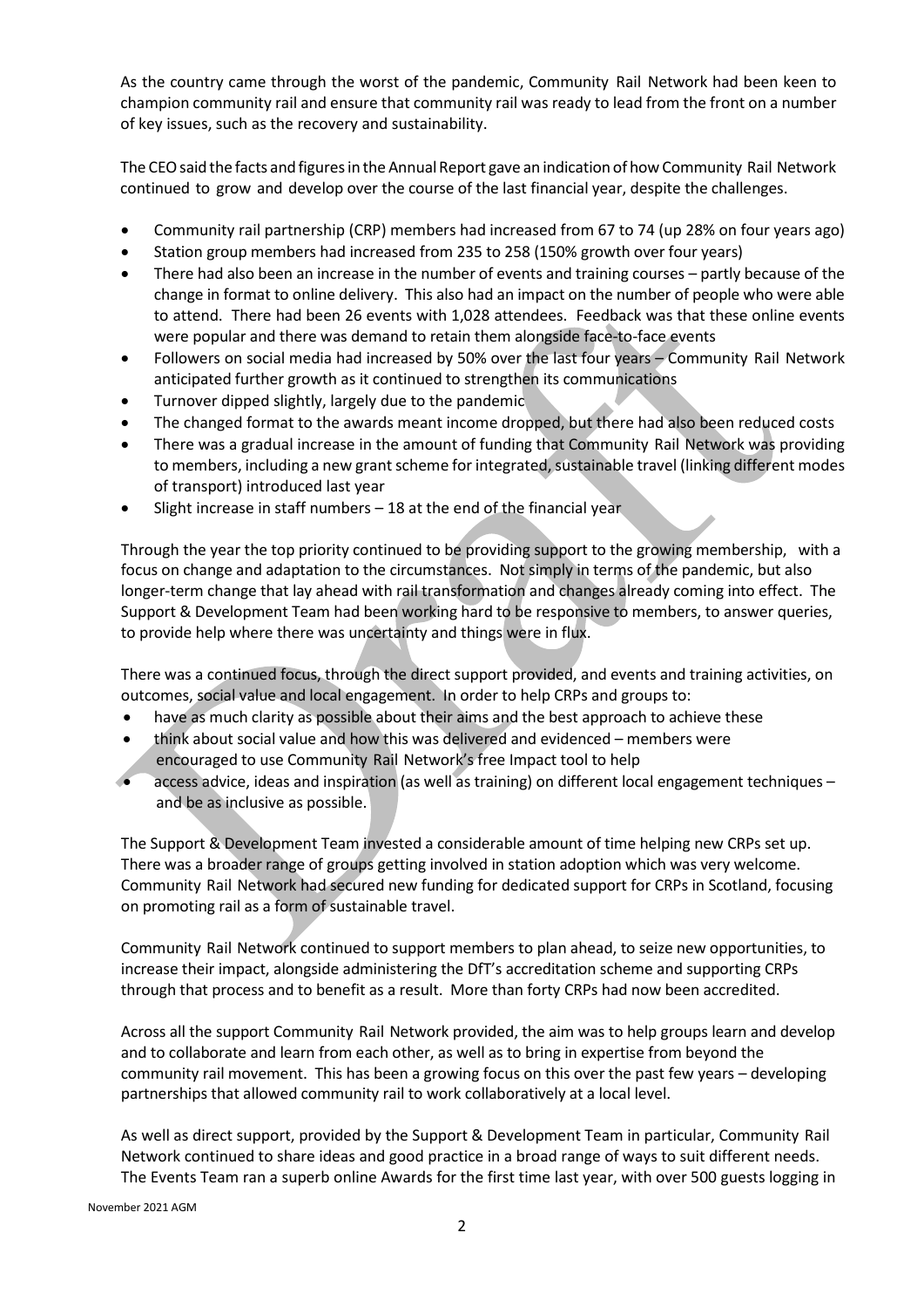and at which 18 winners were recognised. The Awards were not just about celebrating the good work, but also helping decision-makers recognise the impact that this delivered. The Awards therefore continued to be very important to Community Rail Network and to the movement as a whole.

There was another first: Community Rail Network's first online Conference for CRPs in March 2021. There were 20 speakers, many of them third sector partners bringing different expertise and perspectives. A wide range of topics were covered by the webinars run by the Events Team and also the online, interactive training and networking courses run by the Training & Development Coordinators. Topics included: community rail and recovery; social media; tourism promotion; applying for grants; planning and evaluation; community and volunteer engagement.

The Communications & Policy Team continued to expand Community Rail Network's range of resources, all available on the website. Many resources focused on communications, promotion and tourism. A fantastic report had been produced by Community Rail Network's writer & researcher *'Looking to the future – an exploration of youth engagement in rail'* looking at the ways young people had been engaged in community rail and recommendations on how this might be further developed. The resources were partly about providing guidance and tips to those working in community rail but also demonstrating the ways community rail is delivering impact. And therefore the resources, especially the reports, were used when explaining to industry partners, government at different levels and other third sector organisations what community rail was about and evidence of its value.

# The briefing *'How can community rail support Covid-19 recover and building back better'* was well used to show how community rail was contributing through the pandemic and set to play a bigger role.

Community Rail Network's role was not just about supporting members but also championing community rail: getting community rail's messages and ethos out to a wider audience, which included the general public, policy-makers and decision-makers. Community Rail Network worked with members to raise the profile of community rail locally and digitally. It was pleasing that the movement continued to be more digitally aware and active – progress, in part, driven by the pandemic. Some members had taken the opportunity to revamp their websites with the advice of the Comms & Policy Team: they were always happy to help with these sorts of enhancements. Community Rail Network shared members' stories on social media, as well as helping members with their own social media.

Community Rail Network had delivered a successful region by region PR campaign in March highlighting: how widespread community rail was across the regions of Britain; and, how community rail had kept working throughout the pandemic and was ready to support the recovery of communities and railways. Following this, Community Rail Network started to prepare proactively for the time when rail travel could again be promoted – and a number of major campaigns had been rolled out in the last few months. So, (although not included in this report as it was in the current year), there had recently been a stepping up of campaigns working with and supporting members to deliver profileraising and engagement locally, but also to disseminate information at a wider level, too.

November 2021 AGM The CEO said she was very proud of the progress that had been made in taking insights, expertise and experience within community rail and sharing these at a strategic level. Over the last year Community Rail Network had demonstrated, to a greater degree than ever before, what community rail was able to contribute to big strategic and policy issues in areas such as social inclusion, health and well-being, levelling-up, and addressing environmental and sustainability challenges. Community rail was recognised and mentioned prominently in the Williams Review White Paper as helping the railways deliver social value and to be responsive to local needs. Community Rail Network had fed into the Decarbonising Transport Policy Development, including having a seat on the Secretary of State's Net Zero Transport Board – getting across what community rail and local engagement could do to make public transport and active travel the natural choice. Comprehensive advice had been fed into the Welsh Transport Strategy, published towards the end of the financial year – which, again, included some fantastic recognition regarding the role of the community and voluntary sectors in achieving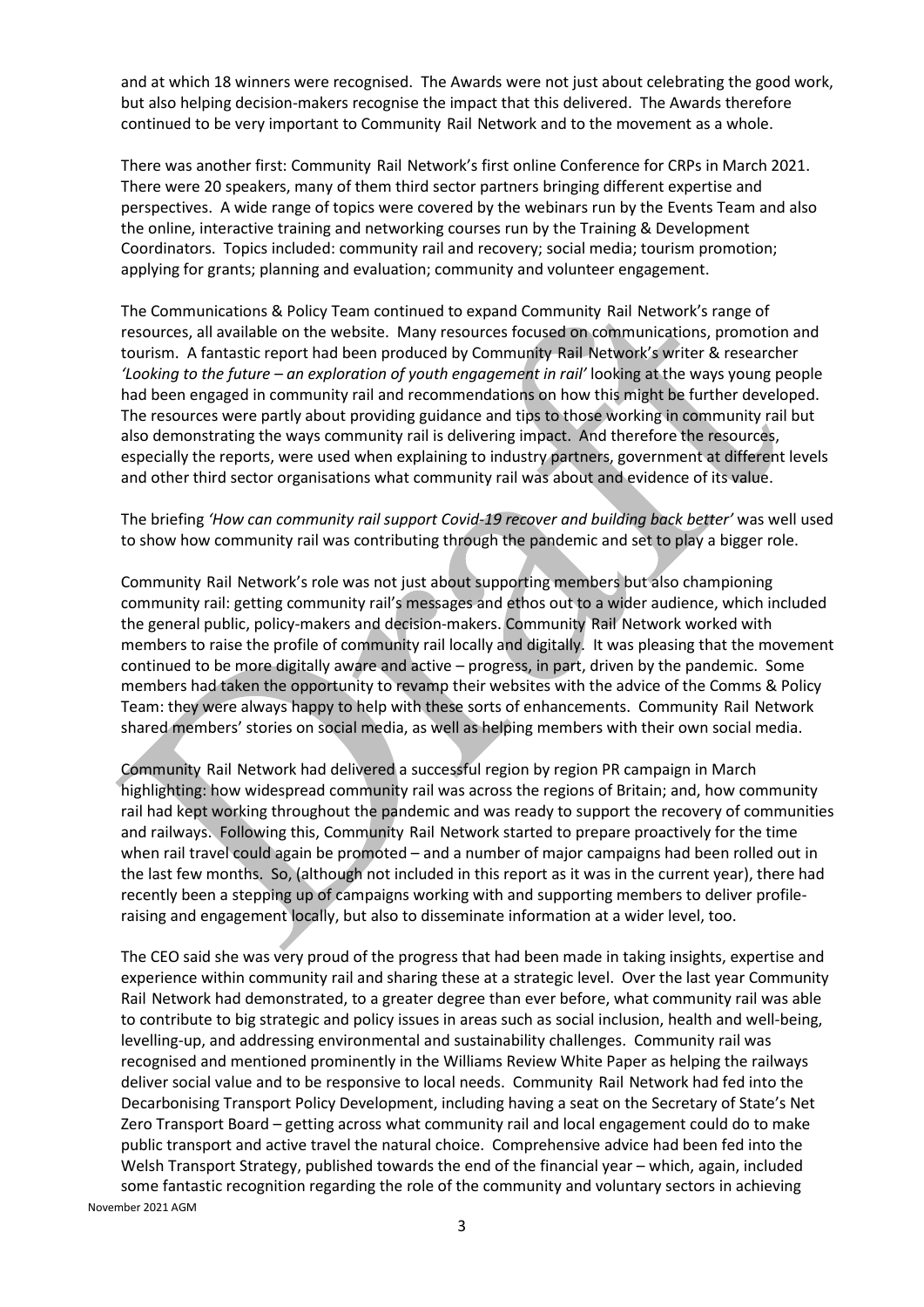more sustainable and inclusive transport.

Having given an overview of the Annual Report, the CEO highlighted some of the headlines from the recent 2021 Members' Survey – (to be circulated as usual via communications channels):

- There had been ongoing improvement with the satisfaction levels amongst CRPs for the value received from membership (91% thought it was good value)
- Satisfaction amongst station groups remained lower (66%) and had dropped in the last year this appears to be to an extent due to the circumstances of the pandemic and the team not being able to get out as much as would have been liked. This was disappointing because prior to this station group satisfaction had been growing. Community Rail Network exploring this further and underlining to these groups that it was there for them as well as CRPs, and making sure there was a balance between digital and face-to-face support and engagement
- Members were pleased with how Community Rail Network communicated with them (88% said communication was good)
- Community Rail Network continued to have very high (and increasing) levels of engagement with events/training (8 in 10 had participated in at least one).

The survey was used not only to provide feedback on Community Rail Network performance but also to understand priorities and focus amongst members. The results would be scrutinised in detail and feed through into plans for the next year – together with the input that Community Rail Network had received less formally throughout the year. On the whole CRPs had a strong focus on community/local engagement alongside promoting rail with communications, marketing, tourism etc. and, for station groups – local engagement, volunteering, arts projects and, gardening and biodiversity projects.

Some of the development areas for Community Rail Network to take forward were: schools/youth engagement; funding sources; active/integrated travel and station friends.

Community Rail Network was at the beginning of its annual planning process in which the next year's priorities were set out – this was taking place a bit later than normal because of the commitment to Community Rail Week. However, initial conversations had taken place, drawing on the Members' Survey, and would continue with the team, Board, funders and partners:

- Community Rail Network was clear that Rail Transformation offered some important opportunities over the coming years and so there was a need to be talking to the right people in DfT, Network Rail etc and be attentive to what members were saying
- Community Rail Network was keen to work with members to anticipate and manage change looking at social value and how to evidence impact; funding diversification; etc
- Community Rail Network is committed to continuing to step up its PR and policy work
- This would include working with community rail to position the movement as part of the sustainability, levelling up and social inclusion agendas. Some of the work in the build up to COP26 and in relation to Community Rail Week had a heavy focus on sustainability and green travel messages. It was often not about doing something entirely new, but making links and positioning oneself as part of the agenda and demonstrating that community rail was part of the solution to the challenges for the climate and within communities, too
- There would be an ongoing focus on inclusive engagement, families and young people and looking at opportunities to share good practice and the possibility of linking up with others such as The Education Network to support further expansion of work with children and young people
- Community Rail Network would also be working behind the scenes to further strengthen the organisation – a new contact management system would be introduced to ensure it is 'joined up' and efficient in the way it supports members and engages partners

Community Rail Network had been ramping up its PR and communications activities to get community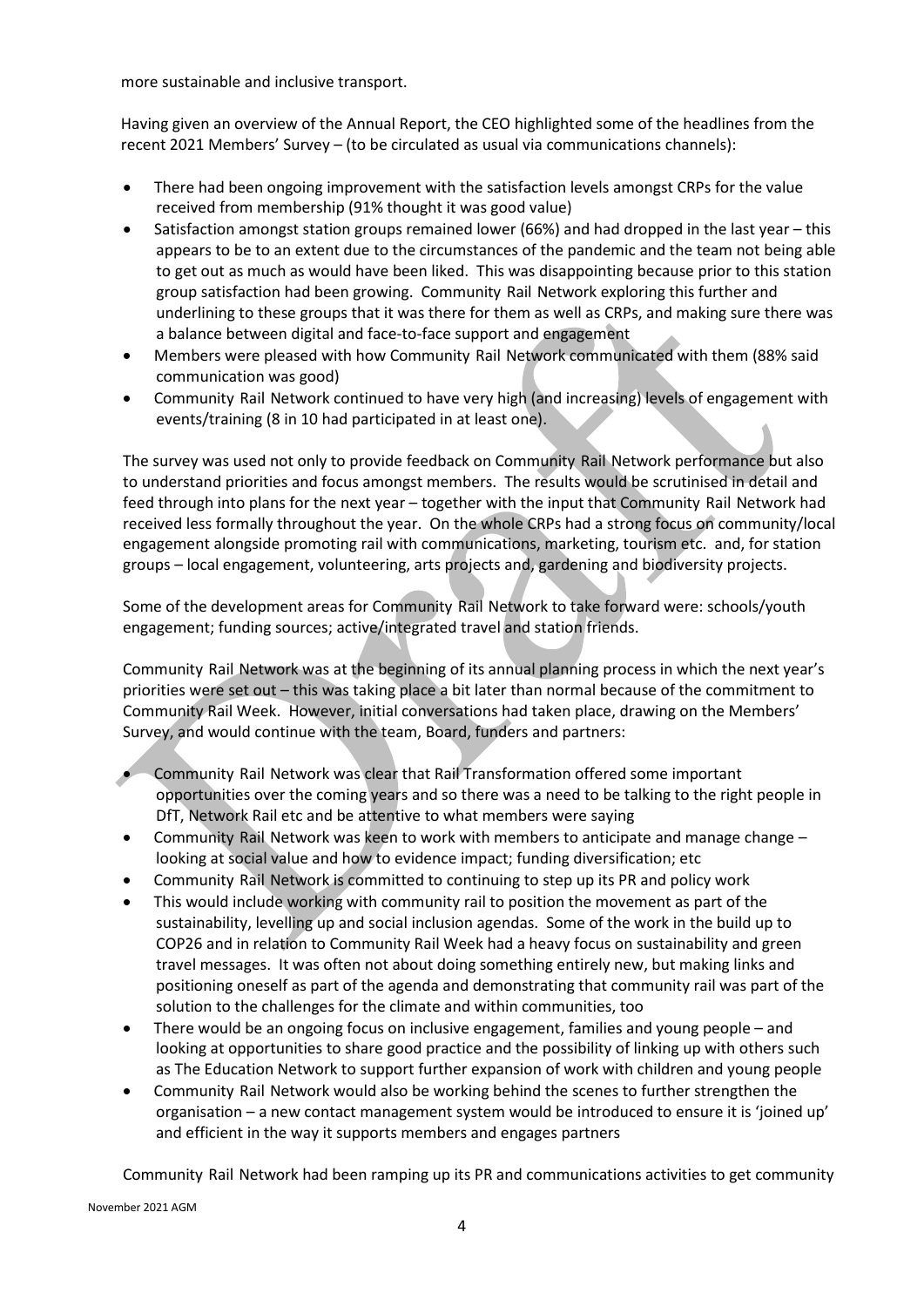rail out to wider audiences: the Days Out By Rail campaign that had run over the summer; and the Community Rail Week in which so many members had participated. Next year there would be longer lead in times for these campaigns. The model that the Comms & Policy Team had used was to provide tools and resources for members to utilise in the ways which worked for them at a local level. This had been well-received and Community Rail Network would build on this model.

The CEO had already spoken about Community Rail Network's delight at the profile community rail had been given in the Williams Rail Review published earlier in 2021. She ended her report to the AGM by sharing some of the statements in the Review that recognised the work already done by community rail and the opportunities that lay ahead; and to say how keen Community Rail Network was to work with members to maximise those opportunities. She thought there were positive times ahead for community rail.

The Chair thanked the CEO for her report. He also thanked her, and the team, for all their work and remarked on how wonderful it was to see community rail's development over the years and particularly over the last five years since the 'great enlargement' [the team's expansion in 2016].

Michael Wilmott (North Staffordshire CRP and Helmsdale Station CIC) thanked the CEO for her report. He said that she had mentioned decarbonising transport and wondered if there was more to be said about integrated transport provision and the role that community rail partnerships might play in that. He gave two examples: (i) the government recently introduced its bus strategy 'Bus Back Better' with the hope that there would be a lot more local bus services across the country. He was concerned not enough thought was being given to their integration with rail services – and in some instances it looked as if the bus services might even be in competition with rail which he said would be a great shame, and (ii) with a full gamut of sustainable transport options available, was there more work to be done with the train operating companies encouraging them to take e-bikes on board perhaps by removing some seats if, on some routes, passenger numbers had dropped post-Covid.

The CEO said Community Rail Network was very conscious of the importance of modal integration: hence a new grant fund was introduced last year, which would open again in the new financial year. This was aimed specifically to support projects within community rail working to link rail up better with buses, walking, cycling, community transport, car and bike share schemes and the like. This had been successful and was oversubscribed. Some work had also been undertaken in the last financial year phone-surveying 30 CRPs on issues, challenges and opportunities they faced on integrated, sustainable transport. The results had been very helpful with the work feeding into the government at different levels ie informing policy work. She agreed with Michael Wilmott, there was a whole array of government strategies, all talking about modal integration but it now had to be made to happen.

The CEO referenced that as well as talking to government and supporting members on these issues, Community Rail Network was working in partnership with other third sector organisations involved in sustainable transport: Campaign for Better Transport, Community Transport Association, CoMo UK, Bus Users UK, Living Streets, Sustrans and London Cycling Campaign as part of the Sustainable Transport Alliance. The Alliance was all about working together to support a shift towards greener transport and integrating different modes. The CEO thought that the Alliance would lead to increased opportunities for local collaboration benefitting members on the ground. The CEO said that it would be helpful to the team to know what members were doing with regard to modal integration and any challenges that they were facing.

Ben Walsh (Fenland District Council) commented that there would be more emphasis on train and bus travel because of COP26.

November 2021 AGM Graham North (North Yorkshire County Council) asked if Community Rail Network could provide help on governance and succession planning. The CEO said the Support & Development Team provided quite a bit of support relating to governance issues but this tended to be 'reactive', ie when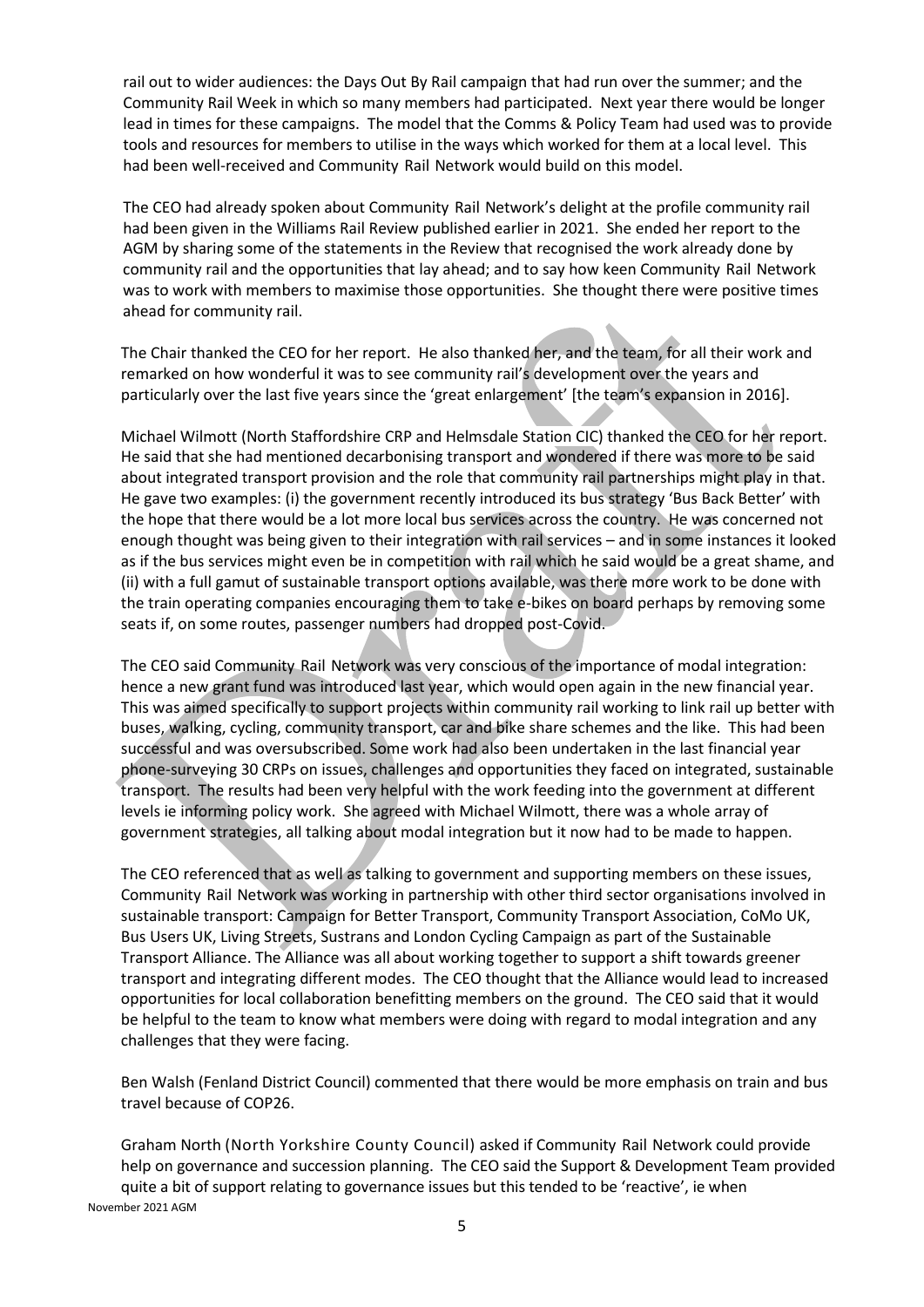partnerships or groups asked for specific help often when going through change or setting up in the first place. There was, within the team, considerable expertise on third sector governance and there had been facilitated bespoke sessions for individual CRPs on different aspects of governance. There were also sessions for CRP Chairs covering topics such as managing change and the role of Chairs in ensuring financial sustainability etc.

Malcolm Chainey said Tyne Valley CRP was trying to do what the DfT's community rail strategy advocated – to diversify income and earn money. The Haltwhistle project was supposed to have taken 5 months and was still ongoing 13 months later so had not in fact produced any income to date. However, Tyne Valley was still keen to continue exploring ways of earning extra income. Given that the railways were restructuring this was a good time to be thinking about how CRPs could provide extra services. The CEO said there were a number of things the team had done over the past few years to help members think about different sources of funding (either by being more enterprising or by bringing in more grants) and they would continue to do this. She encouraged members to speak to their usual contacts within the Support & Development team with any specific needs.

Referring to a comment about independence, the CEO agreed that all the work that Community Rail Network was doing (on rail transformation and community rail's role going forward) was based on the premise that community rail was an independent grassroots movement that, whilst it needed the support and collaboration of the rail industry, should not be seen as an adjunct to it. There were opportunities in rail transformation to look at funding arrangements/agreements to ensure they were in line with best practice regarding working with and supporting the community and voluntary sector.

#### **4. Adoption of Community Rail Network Annual Report and Accounts 2020-21**

Copies of the Annual Report and the Financial Statements for the year ended 31 March 2019 had been made available to members and the Management Accountant was on hand to answer queries.

The Annual Report was adopted on the proposal of Malcolm Chainey (Tyne Valley CRP), seconded by Garfield Southall (Community Rail Network Board).

The Financial Statements were adopted on the proposal of the Chair, seconded by Jeremy Whitaker (Community Rail Network Board).

#### **5. Election of Board Members**

*This item was Chaired by Marion Atkinson (Vice-Chair, Community Rail Network Board) as Richard Burningham was standing for re-election*

At the close of nominations there were five nominations for six places on the Board (3 vacancies and 3 re-elections). Therefore no election would be necessary. The nominees were: Karen Bennett, Richard Burningham, Jeremy Whitaker, Tim Sparrow and Mick Stone.

Each candidate addressed the AGM in turn to introduce themselves and to supplement the written personal statements previously circulated.

The AGM appointed the five candidates to the Board on the proposal of Peter Roberts (Individual Honorary Member), and seconded by Ben Walsh (Fenland District Council).

The Chair welcomed the new Board members.

Resuming the Chair, Richard Burningham also welcomed onto Board the returning and new Directors. The Chair said he was looking forward to exploring some of the points raised in the introductory speeches. He thanked the two Vice-Chairs (Marion Atkinson and Jeremy Whitaker) and all Board members for their sterling support and work over the last year. Three Directors (Lisa Denison, Neville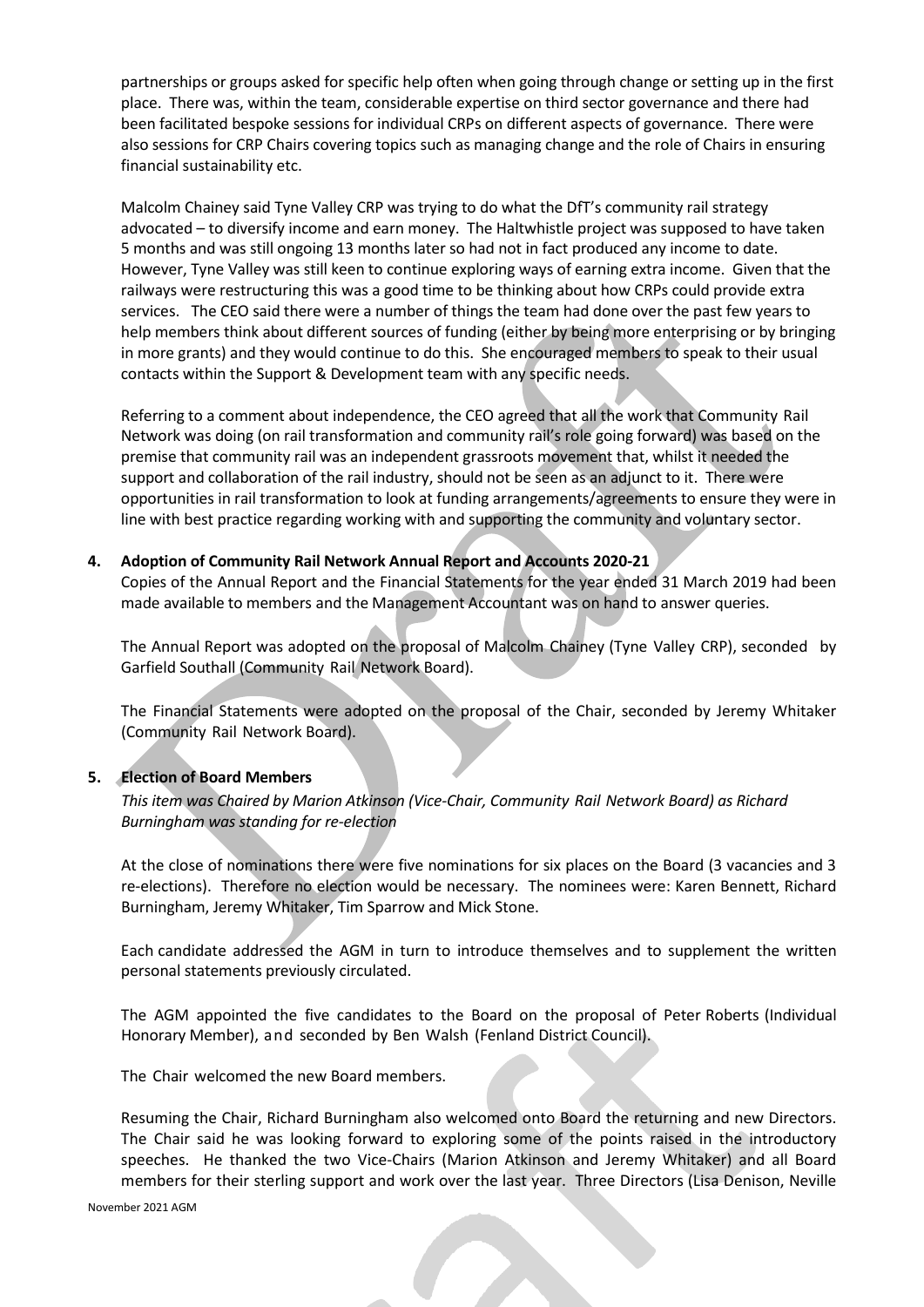Jephcote and Neil Matthewman) had stood down during the course of the year and the Chair also wished to thank them for the contributions they had made to Board.

A third of the Board's membership was up for election each year, and the Chair encouraged anyone interested in joining the Board not to wait for the advertisement to be circulated but to get in touch with him or the team. They would be happy to answer any questions and explain what was involved – there was also the possibility of joining a Board meeting as an observer.

The Chair also wished to thank the Head of People & Funding and the Events & Partnerships Officer for their help and support with the technical and administrative side of the AGM and elections.

The CEO then thanked the Board, on behalf of the team, for all the effort Directors put in and said this was hugely appreciated – she reiterated the Chair's thanks to those Board members who had retired mid-term and also gave a warm welcome to the new Board members.

### **7. Salisbury rail crash, 31 October 2021**

Tim Sparrow (Southeast CRP CIC) wished to record concern for all those directly involved in the Salisbury crash and to wish them a speedy recovery. He also wished to record support for Community Rail Network's rail partners in the difficult and long process of ascertaining what happened and getting things back to normal for the local communities. The Chair apologized for not having mentioned this at the start of the meeting and thanked Tim Sparrow for his apt words now.

## **8. Local Authority membership of CRN**

Graham North (North Yorkshire County Council) said it was his long-standing comment that there did not seem to be a category of membership that allowed local authorities to be full members of Community Rail Network. The Chair said that Community Rail Network was originally set up for community rail partnerships and then full membership was expanded, a few years ago, to include friends of stations groups and community station groups. Community Rail Network was a membership body for community rail organisations – although these were often hosted by and/or working closely with local authorities. Even though local authorities might be funders, it was the community rail partnership that would be the member and the local authority would be linked through them.

It was noted that North Yorkshire County Council funded four partnerships. The CEO said that obviously Community Rail Network was very happy to work with the Council and support the Council in its community rail related endeavours – but confirmed that the way Community Rail Network was set up meant that the four community rail partnerships would be the members.

# **9.** *Focus* – newsletter of the Chartered Institute of Logistics & Transport

John Ellis (Cotswold Line Promotion Group) firstly wanted to congratulate Community Rail Network on the excellent work that continued to be done. He wanted to draw attention to an article in *Focus* about community rail partnerships in Gloucestershire *'Creating real-life connectivity in Gloucestershire' .* The article had been written by Jon Harris who had been instrumental in forming the new Gloucestershire CRP. He thought it might be useful to develop on-going links with CILT and perhaps provide material for further features. The CEO said she would look out for the article and follow up on the point about CILT.

November 2021 AGM Referring to Graham North's point, John Ellis said he understood the policy but wondered whether the Board might consider some form of associate or corporate partnership for local authorities. There was (gratifyingly) huge support from LAs all around the country and it might strengthen these relationships further if there was some means to formally recognise them. The CEO said Community Rail Network was an umbrella organisation and did not want to get in between the very important relationship between